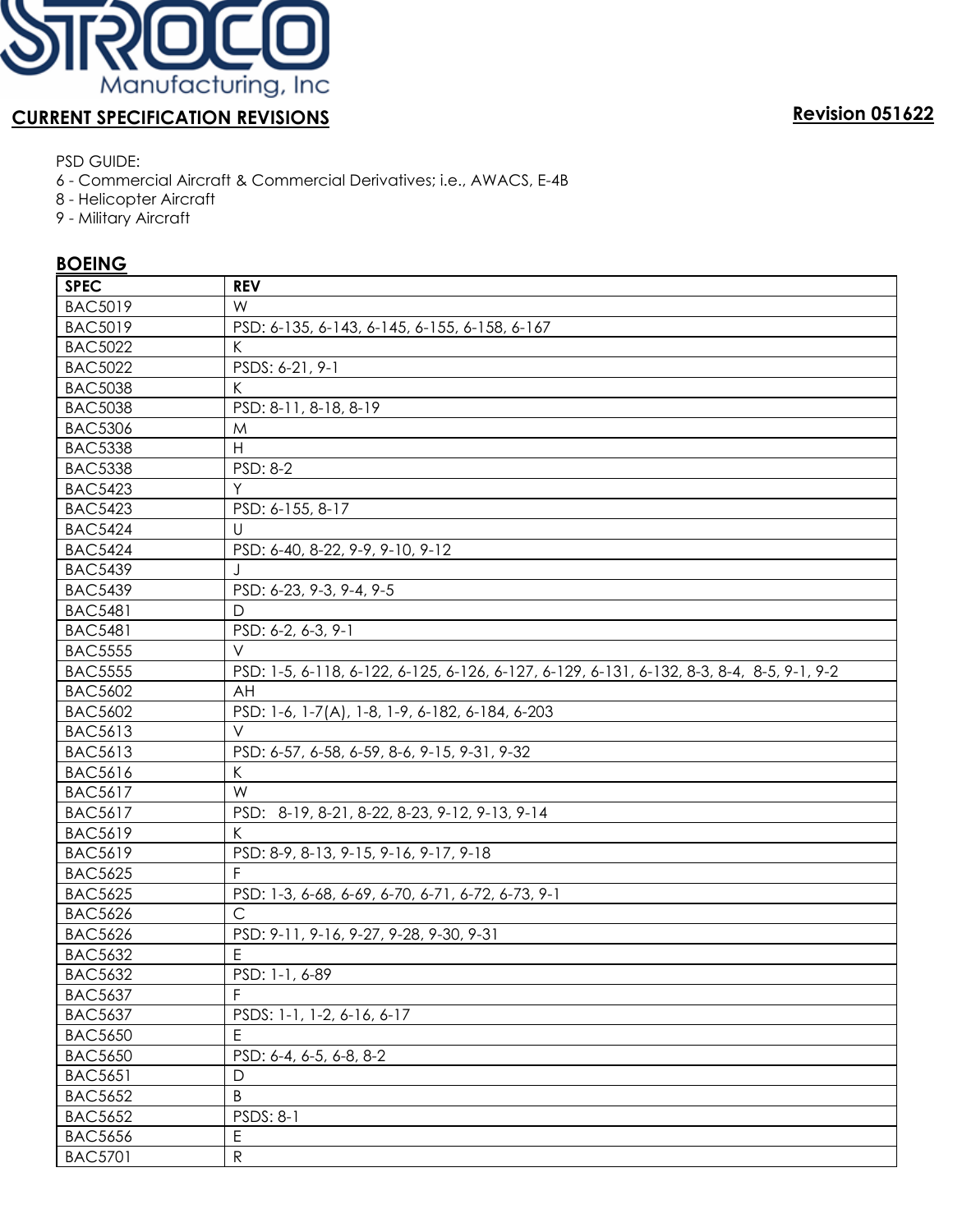

| <b>BAC5701</b> | PSD: 1-10, 8-23, 8-25, 9-8                                                                                                |  |  |
|----------------|---------------------------------------------------------------------------------------------------------------------------|--|--|
| <b>BAC5709</b> | W                                                                                                                         |  |  |
| <b>BAC5709</b> | PSD: 1-6, 6-57, 6-66, 6-67, 6-71, 6-72                                                                                    |  |  |
| <b>BAC5710</b> | AE                                                                                                                        |  |  |
| <b>BAC5710</b> | PSD: 1-10, 6-144, 6-146, 6-147, 9-25, 9-27                                                                                |  |  |
| <b>BAC5717</b> | K                                                                                                                         |  |  |
| <b>BAC5717</b> | PSD: 8-1, 9-3                                                                                                             |  |  |
| <b>BAC5719</b> | AB                                                                                                                        |  |  |
| <b>BAC5719</b> | PSD: 1-4, 1-5, 1-6, 1-7, 1-8, 1-9, 1-10, 1-11, 1-12                                                                       |  |  |
| <b>BAC5725</b> |                                                                                                                           |  |  |
| <b>BAC5725</b> | PSD: 1-5, 1-6, 1-8, 1-9                                                                                                   |  |  |
| <b>BAC5730</b> | U                                                                                                                         |  |  |
| <b>BAC5730</b> | PSD: 1-3, 1-4, 1-5, 8-19, 8-20, 9-10                                                                                      |  |  |
| <b>BAC5734</b> | H                                                                                                                         |  |  |
| <b>BAC5734</b> | PSD: 1-4, 6-16, 6-25, 6-27                                                                                                |  |  |
| <b>BAC5736</b> | <b>AC</b>                                                                                                                 |  |  |
| <b>BAC5736</b> | PSDS: 1-10, 1-11, 1-12(A), 1-13(A), 1-14(A), 1-15, 6-196, 6-201, 6-209, 8-6                                               |  |  |
| <b>BAC5748</b> | V                                                                                                                         |  |  |
| <b>BAC5748</b> | PSD: 1-5, 1-6, 8-10, 8-11, 8-12                                                                                           |  |  |
| <b>BAC5749</b> | Y                                                                                                                         |  |  |
| <b>BAC5749</b> | PSD: 6-133, 6-178, 6-179, 6-180, 8-18                                                                                     |  |  |
| <b>BAC5750</b> | U                                                                                                                         |  |  |
| <b>BAC5750</b> | PSD: 1-8, 1-9, 1-12, 1-13(B), 1-14(A)                                                                                     |  |  |
| <b>BAC5751</b> | M                                                                                                                         |  |  |
| <b>BAC5751</b> | PSD: 6-69, 8-14, 8-15, 9-13, 9-22                                                                                         |  |  |
| <b>BAC5755</b> | AH                                                                                                                        |  |  |
| <b>BAC5755</b> | PSD: $1-6(A)$ , $1-7(A)$ , $1-8(A)$                                                                                       |  |  |
| <b>BAC5763</b> | L                                                                                                                         |  |  |
| <b>BAC5763</b> | PSD: 1-8, 6-47, 6-51, 6-54, 6-59, 6-65, 6-68, 6-69, 6-70, 6-71, 6-73, 6-75, 6-76, 6-77, 6-78, 8-4,<br>8-5, 8-7, 8-8, 9-15 |  |  |
| <b>BAC5765</b> | AA                                                                                                                        |  |  |
| <b>BAC5765</b> | PSD: 1-8, 1-9, 1-10, 1-11, 1-12, 1-13, 1-14, 1-15, 1-16, 1-17, 6-217, 9-13                                                |  |  |
| <b>BAC5774</b> | J                                                                                                                         |  |  |
| <b>BAC5777</b> | G                                                                                                                         |  |  |
| <b>BAC5777</b> | PSD: 8-4, 9-2                                                                                                             |  |  |
| <b>BAC5793</b> | AB                                                                                                                        |  |  |
| <b>BAC5793</b> | PSD: 1-6, 6-106, 6-107, 6-109, 6-110, 6-118, 6-121, 6-122, 9-26, 9-27, 9-28                                               |  |  |
| <b>BAC5804</b> | AH                                                                                                                        |  |  |
| <b>BAC5804</b> | PSDS: 1-7(A), 1-8, 8-3                                                                                                    |  |  |
| <b>BAC5807</b> | P                                                                                                                         |  |  |
| <b>BAC5807</b> | PSD: 8-6, 9-30, 9-31                                                                                                      |  |  |
| <b>BAC5811</b> | W                                                                                                                         |  |  |
| <b>BAC5811</b> | PSD: 1-7, 1-8, 1-9, 6-27, 6-34                                                                                            |  |  |
| <b>BAC5821</b> |                                                                                                                           |  |  |
| <b>BAC5840</b> | H                                                                                                                         |  |  |
| <b>BAC5845</b> | $\vee$                                                                                                                    |  |  |
| <b>BAC5845</b> | PSD: 1-7, 6-73, 9-17, 9-18, 9-19                                                                                          |  |  |
| <b>BAC5882</b> | $\sf P$                                                                                                                   |  |  |
| <b>BAC5882</b> | PSD: 1-6, 1-7, 1-8, 1-9                                                                                                   |  |  |
| <b>BAC5884</b> | E                                                                                                                         |  |  |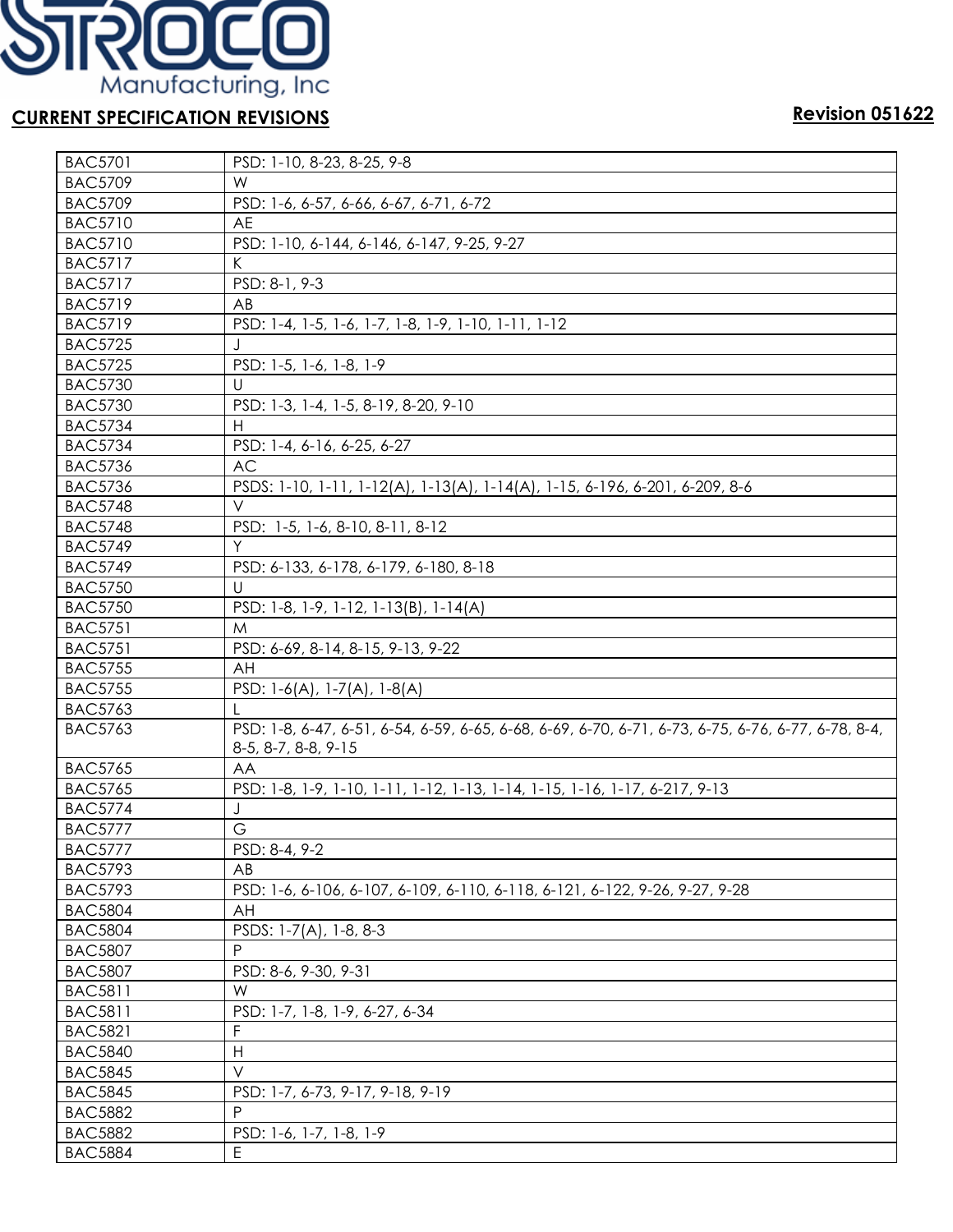

| <b>BAC5884</b>      | PSD: 9-10, 9-14, 9-19                                                            |  |  |  |
|---------------------|----------------------------------------------------------------------------------|--|--|--|
| <b>BAC5896</b>      | E                                                                                |  |  |  |
| <b>BAC5896</b>      | PSD: 8-5, 8-6, 9-28, 9-29                                                        |  |  |  |
| <b>BAC5946</b>      | AC                                                                               |  |  |  |
| BMS3-8              | F                                                                                |  |  |  |
| BMS3-8 QPL          | A                                                                                |  |  |  |
| BMS3-11             | P                                                                                |  |  |  |
| <b>BMS3-11 QPL</b>  | <b>ORG</b>                                                                       |  |  |  |
| BMS10-11            | AD                                                                               |  |  |  |
| <b>BMS10-11 QPL</b> | A                                                                                |  |  |  |
| BMS10-20            | R                                                                                |  |  |  |
| <b>BMS10-20 QPL</b> | $\overline{\phantom{0}}$                                                         |  |  |  |
| BMS10-60            | AA                                                                               |  |  |  |
| <b>BMS10-60 QPL</b> | $\mathsf{C}$                                                                     |  |  |  |
| BMS10-72            | AN                                                                               |  |  |  |
| BMS10-72            | $\overline{\phantom{a}}$                                                         |  |  |  |
| BMS10-101           | $\mathsf{C}$                                                                     |  |  |  |
| BSS7039             | D                                                                                |  |  |  |
| BSS7039             | PSD: 6-4, 6-9, 8-5, 9-6                                                          |  |  |  |
| BSS7041             | D                                                                                |  |  |  |
| BSS7041             | PSD: 6-4, 6-5, 6-6, 6-7                                                          |  |  |  |
| <b>BSS7055</b>      | B                                                                                |  |  |  |
| <b>BSS7055</b>      | PSD: 6-4, 6-5                                                                    |  |  |  |
| BSS7263             | D                                                                                |  |  |  |
| <b>BSS7351</b>      | G                                                                                |  |  |  |
| D2-5000             | <b>CH</b>                                                                        |  |  |  |
| D2-5000             | PSD: 9-1, 9-3                                                                    |  |  |  |
| D6-5000             | <b>BR</b>                                                                        |  |  |  |
| D8-5000             | P                                                                                |  |  |  |
| D8-5000             | PSD: 8-57                                                                        |  |  |  |
| <b>DMS1786</b>      | P                                                                                |  |  |  |
| <b>DMS1786</b>      | 030-MC                                                                           |  |  |  |
| <b>DMS2433</b>      | B                                                                                |  |  |  |
| <b>DMS2433</b>      | 030-MC                                                                           |  |  |  |
| DPS1.05             | $\mathsf{AC}$                                                                    |  |  |  |
| DPS1.05-1           | R                                                                                |  |  |  |
| DPS1.05-2           | J                                                                                |  |  |  |
| DPS1.05-3           | AV                                                                               |  |  |  |
| DPS1.05-3           | PSD: 001-V, C17-461, C17-492                                                     |  |  |  |
| DPS1.05-5           | AE                                                                               |  |  |  |
| DPS1.05-8           | J                                                                                |  |  |  |
| DPS4.50-36          | AR                                                                               |  |  |  |
| DPS4.50-36          | PSD: 002-MM, 011-MC, 015-MC, S03-005, S05-003, S99-012                           |  |  |  |
| DPS4.50-36-17       | B                                                                                |  |  |  |
| DPS4.50-36-17       | PSD: 045-MC, 055-LT, C17-391, C17-511, C17-524(A), C17-532                       |  |  |  |
| DPS4.50-62          | AP                                                                               |  |  |  |
| DPS4.50-62          | PSD: 008-GR(A), 012-MC, 016-MC, 031-MC, 035-MC, 035-MCR-1, 038-MC, 040-HAF, 062- |  |  |  |
|                     | LT, C17-534                                                                      |  |  |  |
| DPS4.50-138         | AB                                                                               |  |  |  |
| DPS4.50-138         | PSD: 003-BSA(A), HB-01, MH007, C17-533                                           |  |  |  |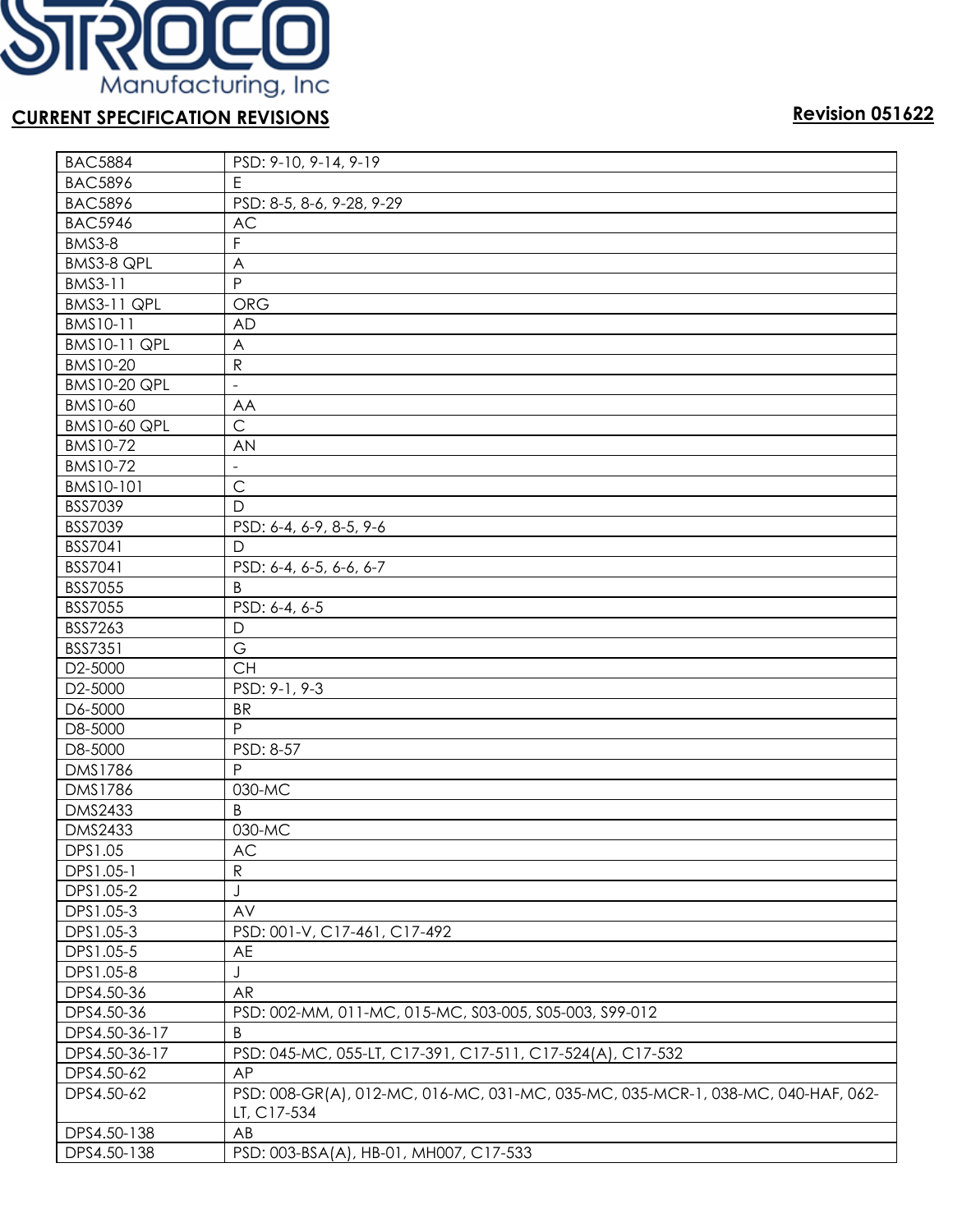

| DPS4.50-160    | G                                                                                                        |  |  |
|----------------|----------------------------------------------------------------------------------------------------------|--|--|
| DPS4.50-168    | $\overline{G}$                                                                                           |  |  |
| DPS4.50-168    | C17-047, C17-182, C17-367A, C17-391, S03-005, S98-006B, S99-012                                          |  |  |
| DPS4.707       | <b>BC</b>                                                                                                |  |  |
| DPS4.707-1     | L                                                                                                        |  |  |
| DPS4.713       | AK                                                                                                       |  |  |
| DPS4.713       | PSD: 003-AL, C17-124                                                                                     |  |  |
| <b>DPS5.00</b> | $\mathsf{R}$                                                                                             |  |  |
| <b>DPS5.00</b> | PSD: S92-056                                                                                             |  |  |
| DPS5.00-2      | AT                                                                                                       |  |  |
| DPS5.00-2      | $OL-001(A)$                                                                                              |  |  |
| DPS6.33        | <b>AD</b>                                                                                                |  |  |
| <b>DPS7.00</b> | J                                                                                                        |  |  |
| DPS7.00-1      | BL                                                                                                       |  |  |
| DPS7.00-1      | 019-LT                                                                                                   |  |  |
| DPS9.07        | <b>AN</b>                                                                                                |  |  |
| DPS9.07        | PSD: 001-SF, 004-GR, 009-CAM, 041-HAF, AG006, C17-329, C17-445ER                                         |  |  |
| DPS9.29        | <b>AR</b>                                                                                                |  |  |
| DPS9.29        | PSD: 002-PAS, 005-GR, 013-MH, AG004, SU003                                                               |  |  |
| DPS9.37        | $\mathsf{D}$                                                                                             |  |  |
| DPS9.45        | AW                                                                                                       |  |  |
| DPS9.45        | PSD: 001-MSA, 002-CMP(A), 002-SF, 002-SF-R1, 002-WR, 004-MH, 005-BSA, 008-CAM, 011-<br>MH, CF-004, HB-02 |  |  |
| DPS9.74        | <b>AD</b>                                                                                                |  |  |
| DPS11.04       | W                                                                                                        |  |  |
| DPS11.04       | PSD: 038-HAF, C17-021                                                                                    |  |  |
| EPB4-230       | AT                                                                                                       |  |  |
| EPB4-232       | AC                                                                                                       |  |  |
| EPB4-232 QPL   | AU                                                                                                       |  |  |
| PS-362         | T                                                                                                        |  |  |
| PS12010        | $\vee$                                                                                                   |  |  |
| PS12030        | AC                                                                                                       |  |  |
| PS12040        | AF                                                                                                       |  |  |
| PS12050        | W                                                                                                        |  |  |
| PS12050.1      | AE                                                                                                       |  |  |
| PS12050.5      | К                                                                                                        |  |  |
| PS12050.6      | ${\sf R}$                                                                                                |  |  |
| PS12100        | $\mathsf{N}$                                                                                             |  |  |
| PS12105        | $\boldsymbol{\mathsf{H}}$                                                                                |  |  |
| PS13101        | W                                                                                                        |  |  |
| PS13102        | $\mathsf T$                                                                                              |  |  |
| PS13143        | AA                                                                                                       |  |  |
| PS13201        | <b>AN</b>                                                                                                |  |  |
| PS13202        | ${\sf R}$                                                                                                |  |  |
| PS13204        | AM                                                                                                       |  |  |
| PS13208        | Y                                                                                                        |  |  |
| PS13209        | W                                                                                                        |  |  |
| PS13222        | J                                                                                                        |  |  |
| PS13300        | ${\sf R}$                                                                                                |  |  |
| PS13318        | $\mathsf{P}$                                                                                             |  |  |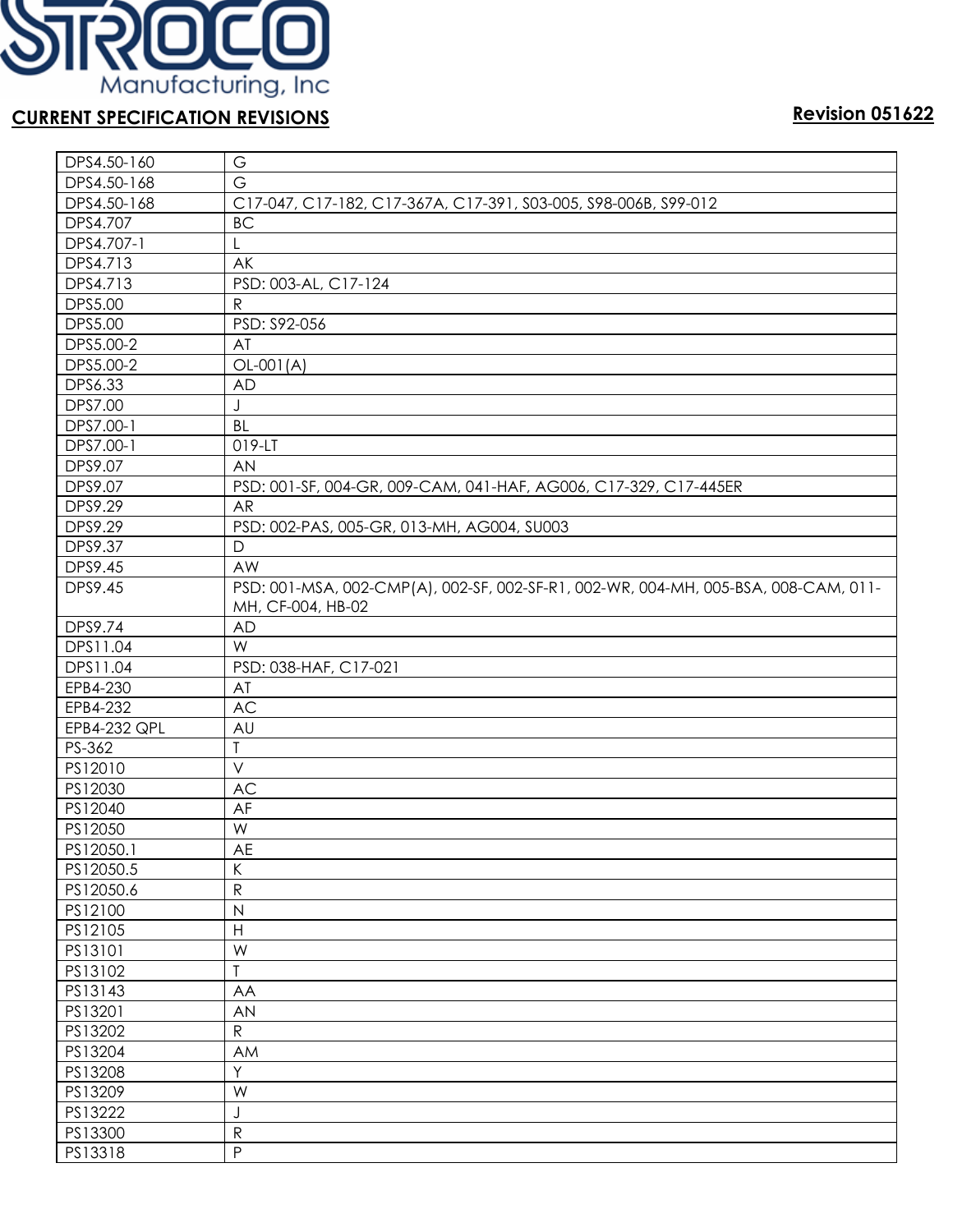

| PS13336    | L                         |
|------------|---------------------------|
| PS13336    | $\blacksquare$            |
| PS13375    | AE                        |
| PS13415    | ${\sf R}$                 |
| PS13507    | $\boldsymbol{\mathsf{H}}$ |
| PS13511    | J                         |
| PS13517    | AA                        |
| PS13525    | AG                        |
| PS13555    | Y                         |
| PS13630    | AH                        |
| PS13630.1  | AJ                        |
| PS13630.3  | J                         |
| PS13646    | AR                        |
| PS13646.1  | $\vee$                    |
| PS15000    | Y                         |
| PS15000.5  | $\boldsymbol{\mathsf{A}}$ |
| PS15000.6  | $\mathsf{C}$              |
| PS15000.11 | $\mathsf{C}$              |
| PS15000.12 | $\sf B$                   |
| PS15000.13 | $\sf B$                   |
| PS15000.14 | $\mathsf{D}%$             |
| PS15063    | $\sf K$                   |
| PS15500    | AA                        |
| PS15500.3  | $\overline{\mathsf{A}}$   |
| PS15500.4  | $\overline{\mathsf{A}}$   |
| PS15500.5  | A                         |
| PS15500.6  | D                         |
| PS15500.8  | $\overline{\mathsf{A}}$   |
| PS15600    | G                         |
| PS15631    | D                         |
| PS15800    | $\mathsf F$               |
| PS15807    | L                         |
| PS15935    | $\sf K$                   |
| PS17039    | $\overline{G}$            |
| PS17120    | $\overline{K}$            |
| PS17165    | ${\sf R}$                 |
| PS17169    | AP                        |
| PS18021    | AE                        |
| PS20184    | $\mathsf D$               |
| PS20650    | $\overline{E}$            |
| PS20722    | $\mathsf D$               |
| PS21201    | AF                        |
| PS21202    | AU                        |
| PS21203    | $\sf K$                   |
| PS21204    | $\sf K$                   |
| PS21207    | $\mathsf G$               |
| PS21239    | $\mathsf D$               |
| PS21313    | M                         |
| PS23023    | Y                         |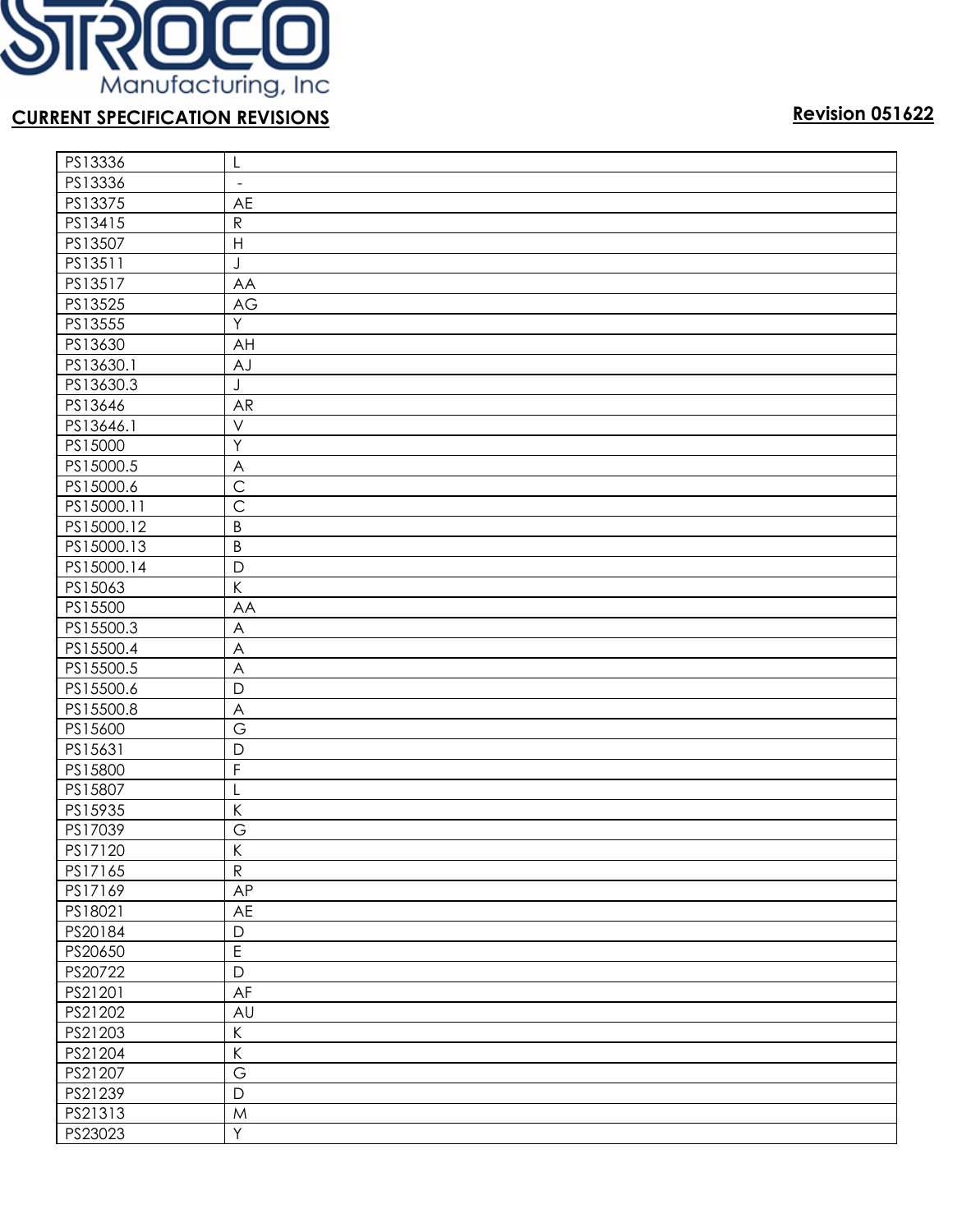

# **BOEING MESA**

| <b>SPEC</b>        | <b>REV</b>                                |
|--------------------|-------------------------------------------|
| EPB4-230           | AT                                        |
| EPB4-232           | AC                                        |
| HMS15-1100         | J                                         |
| $HP1-1$            | AL                                        |
| HP1-1 QPL          | $\mathsf{P}$                              |
| $HP1-2$            | ${\sf R}$                                 |
| HP1-2 QPL          | W                                         |
| $HP1-9$            | $\overline{1}$                            |
| HP1-9 QPL          | F                                         |
| <b>HP4-2</b>       | J                                         |
| HP4-2 QPL          | L                                         |
| <b>HP4-8</b>       | M                                         |
| HP4-8 QPL          | Y                                         |
| HP4-10             | G                                         |
| <b>HP4-10 QPL</b>  | $\overline{F}$                            |
| HP4-11             | $\sf K$                                   |
| <b>HP4-11 QPL</b>  | L                                         |
| HP4-13             | $\mathsf F$                               |
| <b>HP4-13 QPL</b>  | $\mathsf{D}$                              |
| HP4-17             | $\overline{E}$                            |
| <b>HP4-17 QPL</b>  | $\overline{C}$                            |
| HP4-22             | $\mathsf{N}$                              |
| <b>HP4-22 QPL</b>  | $\mathsf E$                               |
| HP4-23             | J                                         |
| <b>HP4-23 QPL</b>  | $\mathsf E$                               |
| HP4-35             | $\overline{N}$                            |
| <b>HP4-35 QPL</b>  | $\overline{C}$                            |
| HP4-36             | $\sf K$                                   |
| <b>HP4-36 QPL</b>  | $\mathsf E$                               |
| HP4-49 QPL ONLY    | $\overline{\mathsf{A}}$                   |
| HP4-50             | $\overline{1}$                            |
| <b>HP4-50 QPL</b>  | ${\sf M}$                                 |
| HP4-57             | ${\sf R}$                                 |
| <b>HP4-57 QPL</b>  | AN                                        |
| HP4-60             | D                                         |
| <b>HP4-60 QPL</b>  | $\mathsf{D}$                              |
| HP4-79             | ${\sf M}$                                 |
| <b>HP4-79 QPL</b>  | $\mathbb{G}% _{C}^{\ast}(\mathbb{G}_{C})$ |
| HP4-96             | $\overline{C}$                            |
| HP4-100            | $\mathsf{N}$                              |
| HP4-100 QPL        | $\mathsf K$                               |
| HP4-107            | AF                                        |
| <b>HP4-107 QPL</b> | $\overline{I}$                            |
| HP4-113            | $\mathsf{C}$                              |
| HP4-113 QPL        | $\bigcup$                                 |
| HP4-121            | $\mathsf{H}%$                             |
| <b>HP4-121 QPL</b> | $\sf B$                                   |
| HP4-125            | $\sf B$                                   |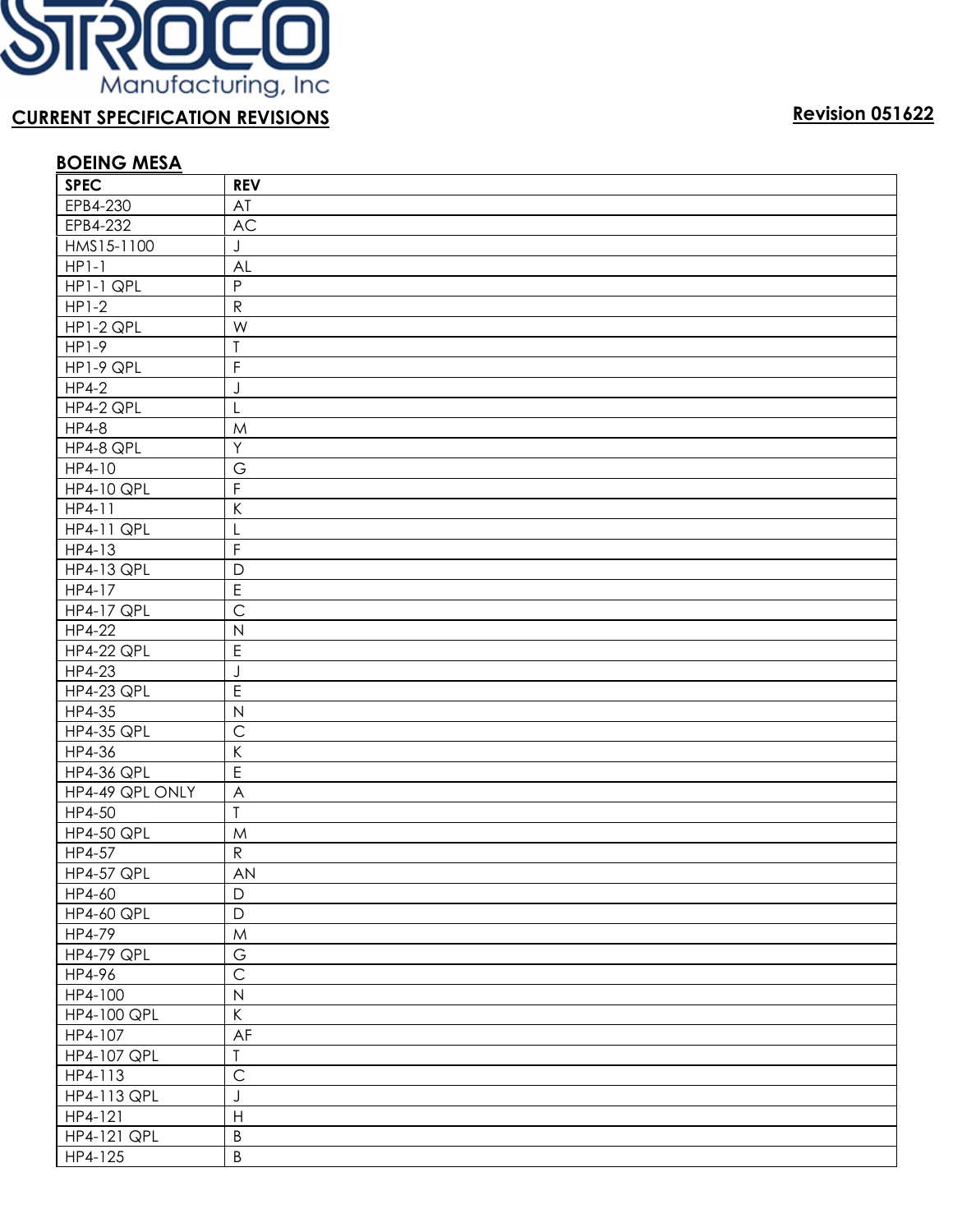

| <b>HP4-125 QPL</b> | A                   |
|--------------------|---------------------|
| HP4-136            | $\mathsf{N}\xspace$ |
| <b>HP4-136 QPL</b> | G                   |
| HP5-10             | AB                  |
| <b>HP5-10 QPL</b>  | AL                  |
| HP6-4              | $\mathsf C$         |
| HP6-13             | AA                  |
| <b>HP6-13 QPL</b>  | <b>AC</b>           |
| HP6-16             | J                   |
| <b>HP6-16 QPL</b>  | B                   |
| HP6-18             | ${\sf R}$           |
| <b>HP6-18 QPL</b>  | H                   |
| HP6-19             | L                   |
| HP6-22             | $\mathsf{D}$        |
| <b>HP6-22 QPL</b>  | G                   |
| HP6-25             | K                   |
| <b>HP6-25 QPL</b>  | J                   |
| HP6-35             | J                   |
| <b>HP6-35 QPL</b>  | <b>AD</b>           |
| HP6-36             | B                   |
| HP9-5              | J                   |
| HP9-25             | $\vee$              |
| <b>HP9-25 QPL</b>  | E                   |
| $HP11-1$           | T                   |
| HP11-1 QPL         | P                   |

# **BOEING PHILLY**

| <b>SPEC</b>      | <b>REV</b>                           |
|------------------|--------------------------------------|
| D210-12534-1     | G                                    |
| D210-12534-1     | PSD: 1-1, 1-2, 1-3, 8-12, 8-13, 8-14 |
| D210-13473-1     | D                                    |
| D210-13473-1     | PSD: 8-6                             |
| D210-13492-1     |                                      |
| D210-13492-1     | PSD: 8-2, 8-3                        |
| D210-13540-1     | A                                    |
| D210-13540-1 QPL | $\qquad \qquad \blacksquare$         |
| D210-13540-2     | $\overline{\phantom{0}}$             |
| D210-13540-2     | PSD: 8-01, 8-02, 8-03                |
| D210-13649-1     | D                                    |

### **BELL HELICOPTER**

| <b>SPEC</b> | <b>REV</b> |
|-------------|------------|
| BPS4001     |            |
| BPS4006     | U          |
| BPS4007     | D          |
| BPS4075     | M          |
| BPS4084     |            |
| BPS4089     | N          |
| BPS4138     |            |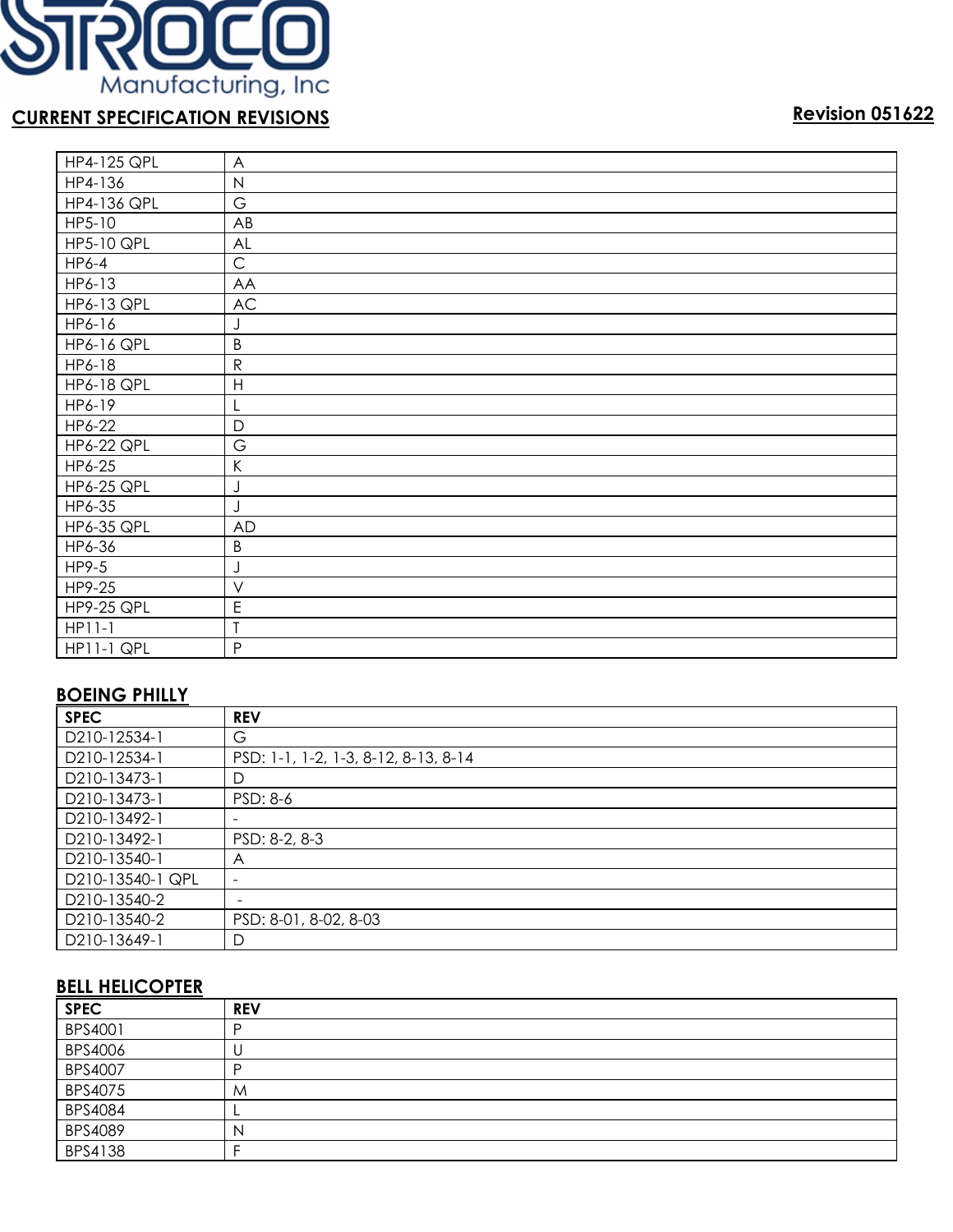

| BPS4139        | ${\sf R}$                |
|----------------|--------------------------|
| BPS4140        | G                        |
| BPS4158        | G                        |
| BPS4182        | G                        |
| BPS4367        | B                        |
| <b>BPS4389</b> | Ε                        |
| <b>BPS4427</b> | B                        |
| BPS4441        | $\overline{\phantom{a}}$ |
| BPS4451        | J                        |
| <b>BPS4453</b> | $\mathsf{C}$             |
| <b>BPS4464</b> | $\mathsf{D}$             |
| BPS4467        | $\mathsf{D}$             |
| <b>BPS4555</b> | $\overline{\phantom{a}}$ |
| <b>BPS4583</b> | $\overline{\phantom{a}}$ |
| MB 1001        | $\vee$                   |
| MB 1014        | $\mathsf{R}$             |
| MB 1272        | Y                        |
| MB 1409        | <b>AR</b>                |
| MB 1441        | $\vee$                   |
| MB 1568        | W                        |
| MB 1728        | H                        |

### **GOVERNMENT**

| <b>SPEC</b>             | <b>REV</b>              |
|-------------------------|-------------------------|
| AMS 2658                | D                       |
| AMS 2700                | F                       |
| AMS 2759                | G                       |
| AMS 2759/1              |                         |
| AMS 2759/3              |                         |
| AMS 2770                | ${\sf R}$               |
| AMS 2772                | G                       |
| AMS 2801                | B                       |
| AMS-C-27725             | $\mathsf{D}$            |
| AMS-H-6875              | $\mathsf{C}$            |
| (STABILIZED WITH        |                         |
| <b>USE OF AMS 2761)</b> |                         |
| $AMS-QQ-P-35$           | $\overline{A}$          |
| (CANCELLED -            |                         |
| SUPERSEDED by           |                         |
| AMS 2700)               |                         |
| AMS-QQ-P-416            | $\overline{F}$          |
| <b>ASTM</b>             | 21                      |
| E1417/E1417M            |                         |
| MIL-A-8625              | FAMM 1                  |
| (SUPERSEDED BY          |                         |
| MIL-PRF-8625)           |                         |
| MIL-C-5541              | E                       |
| (SUPERSEDED BY          |                         |
| MIL-DTL-5541)           |                         |
| MIL-C-85285             | $\overline{\mathsf{A}}$ |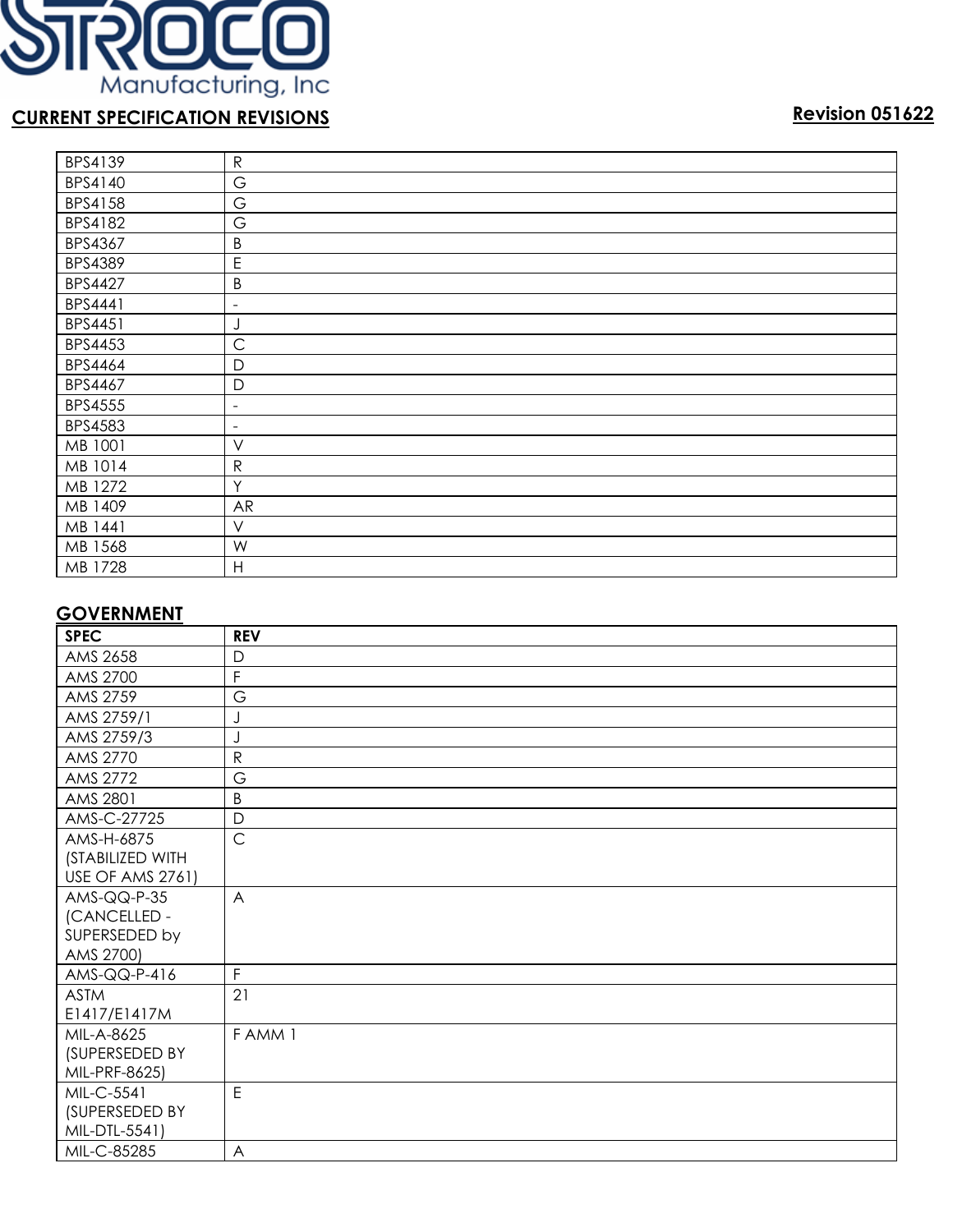

| Revision 05162 |  |
|----------------|--|
|                |  |

| (SUPERSEDED BY           |                   |
|--------------------------|-------------------|
| MIL-PRF-85285)           |                   |
| MIL-DTL-5002             | E NOT 2           |
| MIL-DTL-5541             | F NOT 1           |
| MIL-DTL-14072            | G                 |
| MIL-DTL-15090            | E                 |
| MIL-DTL-18264            | $\mathsf F$       |
| MIL-DTL-53039            | E NOT 2           |
| MIL-DTL-53072            | G                 |
| MIL-DTL-64159            | <b>BAMM1</b>      |
| MIL-DTL-81706            | <b>BAMM1</b>      |
| MIL-DTL-83454            | $\mathsf{C}$      |
| MIL-F-18264              | D NOT 1           |
| (INACTIVE FOR NEW        |                   |
| <b>DESIGN-</b>           |                   |
| SUPERSEDED BY MIL-       |                   |
| DTL-18264 - STILL IN     |                   |
| <b>USE ON LEGACY</b>     |                   |
| PROGRAMS)                |                   |
| MIL-H-6875 (S/S BY       | H AMM2            |
| SAE AMS-H-6875)          |                   |
| MIL-P-23377              | F                 |
| (SUPERSEDED BY           |                   |
| MIL-PRF-23377)           |                   |
| MIL-P-85582              | <b>BAMM1</b>      |
| (SUPERSEDED BY           |                   |
| MIL-PRF-85582)           |                   |
| MIL-PRF-8625             | FAMM <sub>2</sub> |
| MIL-PRF-16173            | E AMM 2           |
| MIL-PRF-22750            | G AMM 1           |
| MIL-PRF-23377            | K NOT 1           |
| MIL-PRF-81733            | D NOT 1           |
| MIL-PRF-85285            | E NOT 1           |
| MIL-PRF-85582            | E NOT 1           |
| MIL-STD-171              | F                 |
| MIL-STD-186              | F NOT 2           |
| MIL-STD-1537             | C NOT 2           |
| MIL-STD-1587             | E                 |
| MIL-STD-1907             | NOT 6             |
| MIL-STD-7179             | Β                 |
| $QQ-P-35$                | C NOT 3           |
| (CANCELLED -             |                   |
| <b>REDIRECTS TO AMS-</b> |                   |
| QQ-P-35 FOR              |                   |
| <b>AEROSPACE USE)</b>    |                   |
| QQ-P-416                 | F NOT 1           |
| (CANCELLED -             |                   |
| <b>REDIRECTS TO AMS-</b> |                   |
| $QQ-P-416$               |                   |

# **NORTHROP GRUMMAN**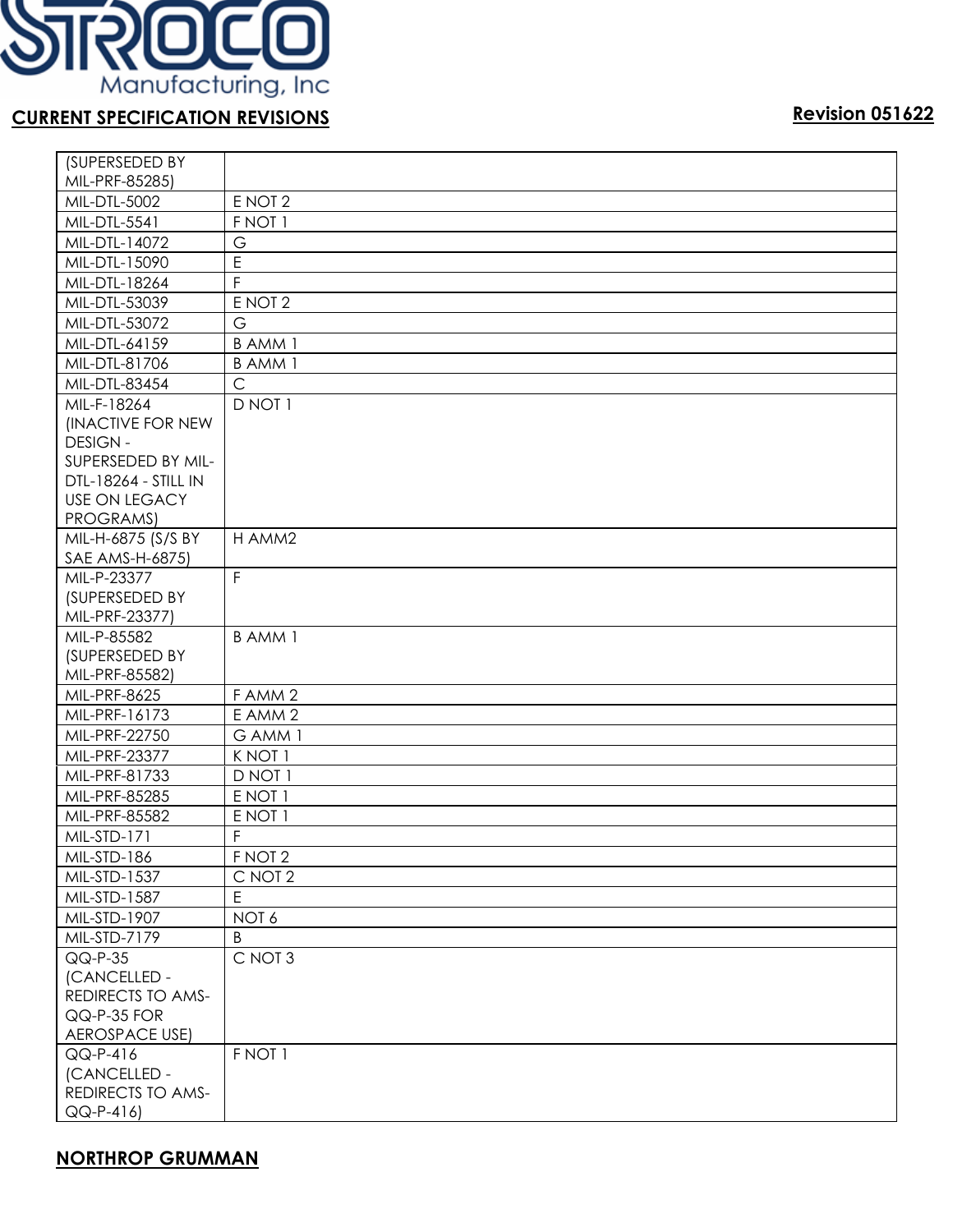

| <b>SPEC</b> | <b>REV</b> |
|-------------|------------|
| 29259-14    |            |
| 29259-18    | н          |
| 29259-22    |            |
| G-R301      | D          |
| QOS-0021    | ┕          |
| $F-102$     | ⌒<br>◡     |

# **LOCKHEED F35**

| <b>SPEC</b>      | <b>REV</b>                                                                            |
|------------------|---------------------------------------------------------------------------------------|
| 2ZZP00001        |                                                                                       |
|                  | QRY NOTES: 120935739                                                                  |
|                  | <b>FAI Compliance Matrix</b>                                                          |
| 2ZZP00009        | G                                                                                     |
|                  | QRY NOTES: 111880640, 113586089                                                       |
|                  | REV F VARIATION NO. 02/ F35-02 (N/A FOR US. FYI ONLY. Applies to Ship 2AA1:0001 only) |
| 2ZZP00010        | F                                                                                     |
|                  | QRY NOTES: 117444484, 120281208                                                       |
|                  | <b>FAI Compliance Matrix</b>                                                          |
| 2ZZP00017        | H                                                                                     |
| LMA-D0022        | B                                                                                     |
| LMA-MN040        | B                                                                                     |
| LMA-MR003        | G                                                                                     |
|                  | QRY NOTES: 118892396                                                                  |
| LMA-MR008        | B                                                                                     |
|                  | QRY NOTES: 112672386                                                                  |
| LMA-MR058        | F                                                                                     |
| LMA-PC003        | $\overline{C}$                                                                        |
|                  | FAI Compliance Matrix - REV C                                                         |
| LMA-PC009        | P                                                                                     |
|                  | FAI Compliance Matrix - REV P                                                         |
| LMA-PC201        | G                                                                                     |
|                  | FAI Compliance Matrix - REV G<br>$\overline{C}$                                       |
| LMA-PG001        |                                                                                       |
|                  | FAI Compliance Matrix - REV C<br>QRY NOTES: 118979559                                 |
| <b>LMA-PG401</b> | A                                                                                     |
| LMA-PH016        | B                                                                                     |
|                  | FAI Compliance Matrix - REV B                                                         |
| LMA-PJ013        | G                                                                                     |
|                  | QRY NOTES: 108778389, 112177457                                                       |
| LMA-PJ264        | $\mathsf{C}$                                                                          |
|                  | QRY NOTES: 112615397, 114341047                                                       |

### **LOCKHEED-OTHER**

| <b>SPEC</b> | <b>REV</b> |
|-------------|------------|
| 5PTMRT03    |            |
| 5PTPAL11    | A          |
| 5PTPAL14    | ◡          |
| 5PTPCG06    | D          |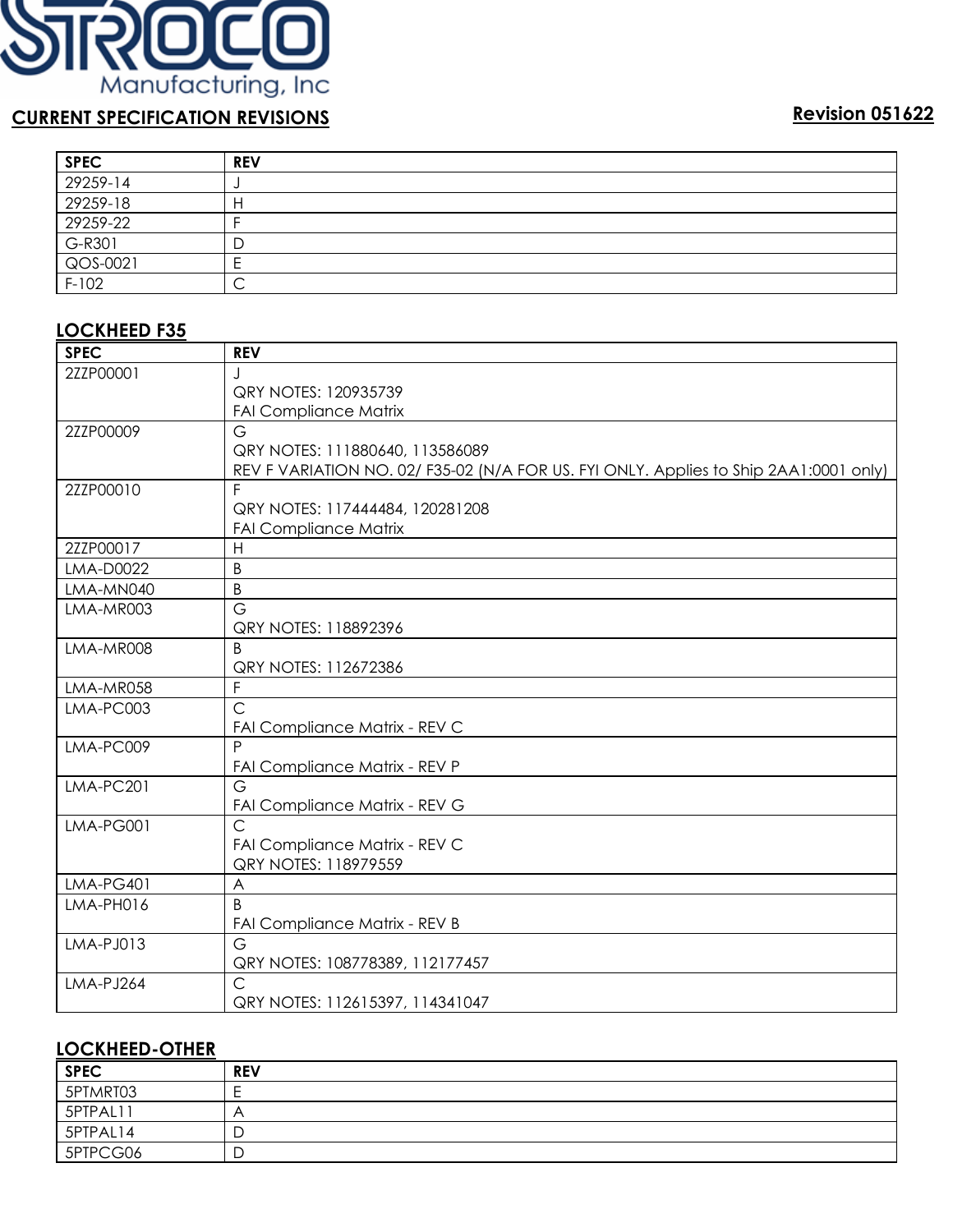

| 5PTPCG08               | B                   |
|------------------------|---------------------|
| 5PTPCG09               | A AMM 1             |
| 5PTPCL02               | E                   |
| 5PTPGG01               | A                   |
| 5PTPJG01               | $\mathsf{C}$        |
| 5PTPJL12               | W                   |
| 5PTPJL13               | Κ                   |
| 5PTPJL15               | $\mathsf{C}$        |
| 5PTPJL16               | M                   |
| 5PTPJL28               | $A-A02$             |
| 5PTPJL37               | J                   |
| 5PTPJT01               | J                   |
| FMS-1026               | H AMM 1             |
| <b>FMS-2004</b>        | A                   |
| FMS-3015               | $\mathsf{C}$        |
| FMS-3027               | $\overline{C}$      |
| FMS-3049               | D                   |
| FPS-1004               | R AMM (1-3)         |
| FPS-3009               | CAMM 1 & AMM 2      |
| FPS-3033               | <b>BAMM2</b>        |
| <b>FQML-3015</b>       | 6                   |
| <b>FQML-3027</b>       | $\overline{8}$      |
| <b>FQML-3049</b>       | 13                  |
| <b>FQPL-NDTS-1101</b>  | $\overline{27}$     |
| G190                   | G11                 |
| G604                   | ${\sf R}$           |
| G700                   | AB                  |
| <b>NDTS 1101</b>       | K                   |
| <b>NDTS 1500</b>       | L                   |
| <b>NDTS 1501</b>       | L                   |
| <b>NDTS 1502</b>       | $\mathsf{N}$        |
| STP51-501              | $\mathsf{N}$        |
| STP53-201              | $\sf U$             |
| STP53-803              | E                   |
| STP54-101              | AB w/ AMM #1        |
| STP54-101              | AB, V               |
| STP54-200              | J                   |
| STP54-200              | REV F V02           |
| STP57-101              |                     |
|                        | M                   |
| STP57-301<br>STP57-301 | AB                  |
|                        | REV U V11           |
| STP57-301              | REV W V12           |
| STP57-301              | REV W V13           |
| STP58-002              | F                   |
| STP58-102              | $\mathsf G$         |
| STP58-206              | E                   |
| STP58-208              | <b>AD</b>           |
| STP58-209              | $\mathsf N$         |
| STP58-301              | $\overline{F}$      |
| STP58-405              | $\mathsf{N}\xspace$ |